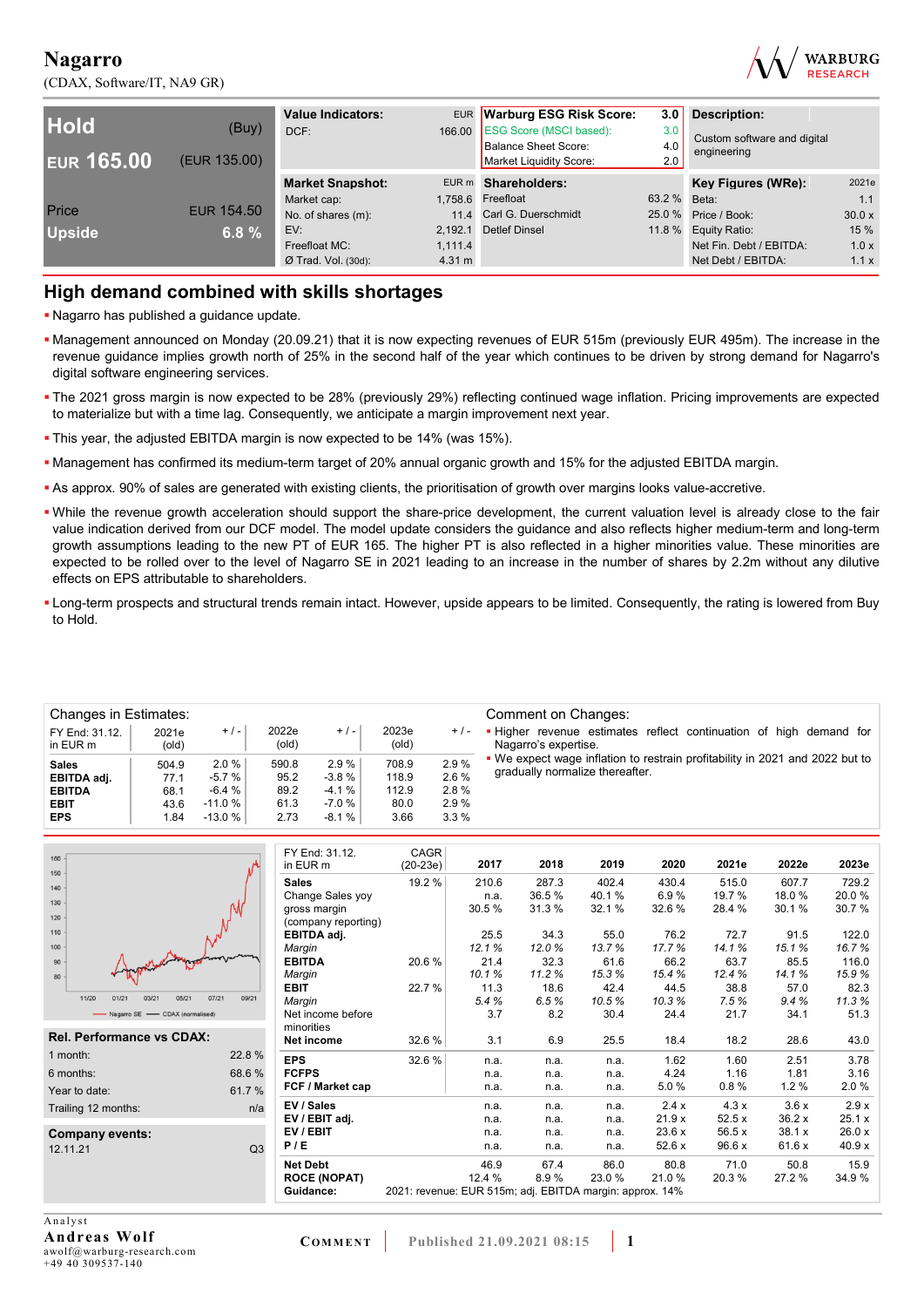





## **Company Background**

- Nagarro provides technology and custom software development services for digital transformation,...
- ...with a focus on disruptive technologies such as artificial intelligence, big data, and internet of things.
- Complementary business fields such as managed services, e-commerce solutions or ERP consulting complete the offering.
- While the majority of revenue is generated in higher price countries, Nagarro is able to serve this demand with access to experts in regions associated with lower costs.

# **Competitive Quality**

- Nagarro is a trusted and valued digitalisation partner developing tailor-made software to achieve competitive differentiation for its clients.
- Technological focus and expertise position the company as an IT engineering expert rather than a consulting or services company.
- Proprietary software Ginger supports collaboration, a decentralised organisational structure which provides access to IT talent and enables Nagarro to serve both, small and large companies around the globe.
- Organizational design and processes allow Nagarro to cross-fertilize knowledge across the global organisation and adapt quickly to new technologies and client needs with lean and agile teams and short time-to-market.
- Access to scarce IT specialists: Nagarro's approx. 8,000 IT experts e.g. in India, China or Romania have a strong footprint in futureoriented technologies such as cloud, AI, IoT, deep learning or big data.

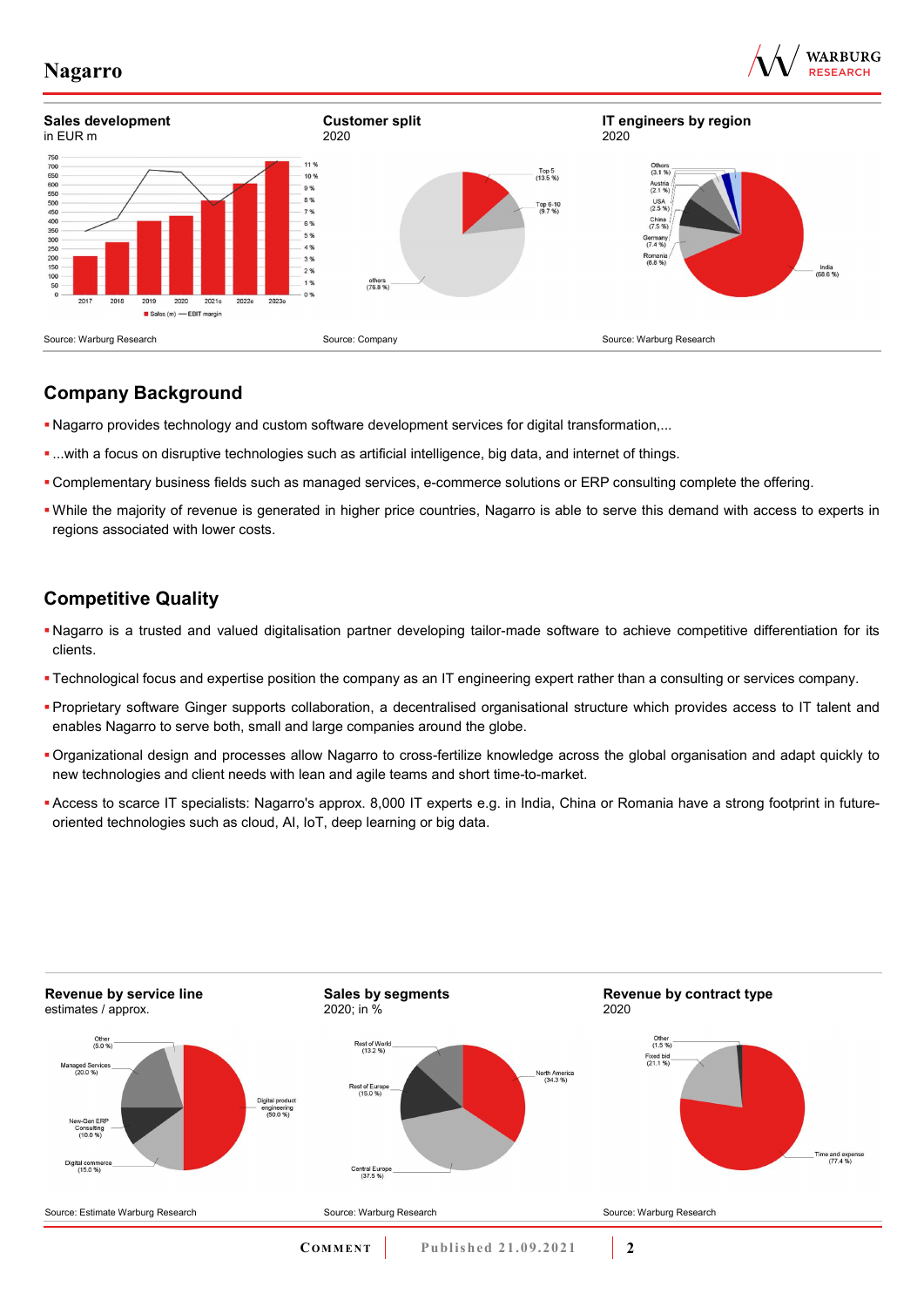

| DCF model                      |        |                          |                           |       |         |         |                     |                              |                            |         |             |                   |                       |             |
|--------------------------------|--------|--------------------------|---------------------------|-------|---------|---------|---------------------|------------------------------|----------------------------|---------|-------------|-------------------|-----------------------|-------------|
|                                |        | Detailed forecast period |                           |       |         |         |                     |                              | <b>Transitional period</b> |         |             |                   |                       | Term. Value |
| Figures in EUR m               | 2021e  | 2022e                    | 2023e                     | 2024e | 2025e   | 2026e   | 2027e               | 2028e                        | 2029e                      | 2030e   | 2031e       | 2032e             | 2033e                 |             |
| Sales                          | 515.0  | 607.7                    | 729.2                     | 864.1 | 1.014.4 | 1.180.2 | 1.361.6             | 1,558.3                      | 1,769.8                    | 1,995.7 | 2,235.1     | 2,487.2           | 2.536.9               |             |
| Sales change                   | 19.7%  | 18.0%                    | 20.0%                     | 18.5% | 17.4%   | 16.3%   | 15.4%               | 14.4%                        | 13.6%                      | 12.8%   | 12.0%       | 11.3%             | 2.0%                  | 2.0%        |
| <b>EBIT</b>                    | 38.8   | 57.0                     | 82.3                      | 95.9  | 112.6   | 131.0   | 151.1               | 173.0                        | 196.5                      | 221.5   | 248.1       | 276.1             | 281.6                 |             |
| EBIT-margin                    | 7.5%   | 9.4%                     | 11.3%                     | 11.1% | 11.1%   | 11.1%   | 11.1%               | 11.1%                        | 11.1%                      | 11.1%   | 11.1%       | 11.1%             | 11.1%                 |             |
| Tax rate (EBT)                 | 32.0%  | 32.0%                    | 32.0%                     | 32.0% | 32.0%   | 32.0%   | 32.0%               | 32.0%                        | 32.0%                      | 32.0%   | 32.0%       | 32.0%             | 32.0%                 |             |
| <b>NOPAT</b>                   | 26.4   | 38.7                     | 55.9                      | 65.2  | 76.6    | 89.1    | 102.8               | 117.6                        | 133.6                      | 150.6   | 168.7       | 187.7             | 191.5                 |             |
| Depreciation                   | 25.0   | 28.6                     | 33.7                      | 9.5   | 10.1    | 11.8    | 13.6                | 15.6                         | 17.7                       | 20.0    | 22.4        | 24.9              | 27.9                  |             |
| in % of Sales                  | 4.8%   | 4.7%                     | 4.6%                      | 1.1%  | 1.0%    | 1.0%    | 1.0%                | 1.0%                         | 1.0%                       | 1.0%    | 1.0%        | 1.0%              | 1.1%                  |             |
| Changes in provisions          | 0.5    | 0.5                      | 1.0                       | 1.5   | 1.6     | 1.8     | 2.0                 | 2.2                          | 2.3                        | 2.5     | 2.6         | 2.8               | 0.5                   |             |
| Change in Liquidity from       |        |                          |                           |       |         |         |                     |                              |                            |         |             |                   |                       |             |
| - Working Capital              | 9.8    | 11.2                     | 16.7                      | 15.1  | 16.5    | 18.2    | 19.9                | 21.6                         | 23.3                       | 24.8    | 26.3        | 27.7              | 5.5                   |             |
| - Capex                        | 4.1    | 5.6                      | 6.6                       | 9.5   | 11.2    | 13.0    | 15.0                | 17.1                         | 19.5                       | 22.0    | 24.6        | 27.4              | 27.9                  |             |
| Capex in % of Sales            | 0.8%   | 0.9%                     | 0.9%                      | 1.1%  | 1.1%    | 1.1%    | 1.1%                | 1.1%                         | 1.1%                       | 1.1%    | 1.1%        | 1.1%              | 1.1%                  |             |
| Other                          | 21.1   | 24.9                     | 29.9                      | 0.0   | 0.0     | 0.0     | 0.0                 | 0.0                          | 0.0                        | 0.0     | 0.0         | 0.0               | 0.0                   |             |
| Free Cash Flow (WACC<br>Model) | 16.8   | 26.2                     | 37.5                      | 51.6  | 60.7    | 71.5    | 83.5                | 96.6                         | 110.9                      | 126.3   | 142.8       | 160.3             | 186.6                 | 190         |
| PV of FCF                      | 16.8   | 24.4                     | 32.7                      | 42.0  | 46.1    | 50.8    | 55.3                | 59.8                         | 64.1                       | 68.2    | 72.0        | 75.5              | 82.1                  | 1,646       |
| share of PVs                   |        | 3.17 %                   |                           |       |         |         |                     | 26.37 %                      |                            |         |             |                   |                       | 70.47 %     |
| Model parameter                |        |                          |                           |       |         |         |                     | Valuation (m)                |                            |         |             |                   |                       |             |
| Derivation of WACC:            |        |                          | Derivation of Beta:       |       |         |         |                     | Present values 2033e         |                            |         | 690         |                   |                       |             |
|                                |        |                          |                           |       |         |         |                     | <b>Terminal Value</b>        |                            | 1,646   |             |                   |                       |             |
| Debt ratio                     | 9.00%  |                          | <b>Financial Strength</b> |       |         | 1.10    |                     | <b>Financial liabilities</b> |                            |         | 183         |                   |                       |             |
| Cost of debt (after tax)       | 2.4%   |                          | Liquidity (share)         |       |         | 1.10    |                     | <b>Pension liabilities</b>   |                            |         | 6           |                   |                       |             |
| Market return                  | 7.00 % |                          | Cyclicality               |       |         | 1.10    | Hybrid capital      |                              |                            |         | $\pmb{0}$   |                   |                       |             |
| Risk free rate                 | 1.50 % |                          | Transparency              |       |         | 1.10    |                     | Minority interest            |                            |         | 362         |                   |                       |             |
|                                |        |                          | <b>Others</b>             |       |         | 1.10    |                     | Market val. of investments   |                            |         | $\mathbf 0$ |                   |                       |             |
|                                |        |                          |                           |       |         |         | Liquidity           |                              |                            |         | 108         | No. of shares (m) |                       | 11.4        |
| <b>WACC</b>                    | 7.08%  |                          | <b>Beta</b>               |       |         | 1.10    | <b>Equity Value</b> |                              |                            | 1.893   |             |                   | Value per share (EUR) | 166.27      |

### **Sensitivity Value per Share (EUR)**

|                    | <b>Terminal Growth</b> |        |                                                                              |        |        |               |        |                    | Delta EBIT-margin |         |        |                                                   |        |                      |               |
|--------------------|------------------------|--------|------------------------------------------------------------------------------|--------|--------|---------------|--------|--------------------|-------------------|---------|--------|---------------------------------------------------|--------|----------------------|---------------|
| <b>Beta</b> WACC   | $1.25 \%$              |        | $1.50\%$ $1.75\%$ <b>2.00</b> % $2.25\%$ 2.50 <sup>%</sup> 2.75 <sup>%</sup> |        |        |               |        | <b>Beta</b> WACC   | $-1.5$ pp         | -1.0 pp |        | $-0.5$ pp $+0.0$ pp $+0.5$ pp $+1.0$ pp $+1.5$ pp |        |                      |               |
| $1.30\quad 8.1\%$  | 113.92                 | 117.57 | 121.52                                                                       | 125.78 | 130.41 | 135.46        | 140.98 | $1.30\quad 8.1\%$  | 101 19            | 109.39  | 117.58 | 125.78                                            | 133.98 | 142.18               | 150.37        |
| 1.20 $7.6\%$       | 129.40                 | 133.91 | 138.80                                                                       | 144.14 | 149.97 | 156.38        | 163.45 | 1.20 $7.6\%$       | 116.96            | 126.02  | 135.08 | 144.14                                            | 153.20 |                      | 162.25 171.31 |
| 1.15 $7.3\%$       | 138 14                 | 143.18 | 148.66                                                                       | 154.66 | 161.25 | 168.53        | 176.59 | 1.15 $7.3\%$       | 126.01            | 135.56  | 145.11 | 154.66                                            | 164.22 | 173.77               | 183.32        |
| 1.10 $7.1\%$       | 147 68                 | 153.33 | 159.50                                                                       | 166.27 | 173.75 | 182.04        | 191.29 | 1.10 $7.1\%$       | 135 98            | 146.08  | 156.18 | 166.27                                            | 176.37 | 186.46               | 196.56        |
| 1.05 $6.8\%$       | 158 12                 | 164 47 | 171.44                                                                       | 179.13 | 187.66 | 197.17        | 207.85 | 1.05 $6.8\%$       | 147 04            | 157 73  | 168.43 | 179.13                                            | 189.82 | 200.52 211.22        |               |
| 1.00 $6.6\%$       | 169.59                 | 176.75 | 184.66                                                                       | 193.44 |        | 203.22 214.20 | 226.61 | $1.00\;6.6\;\%$    | 159 34            | 170.70  | 182.07 | 193.44                                            |        | 204.80 216.17 227.53 |               |
| $0.90 \quad 6.1\%$ | 196.23                 | 205.51 | 215.86                                                                       | 227.48 | 240.62 | 255.58        | 272.79 | $0.90 \quad 6.1\%$ | 188.62            | 201.57  | 214.53 | 227.48                                            | 240.44 | 253.39               | 266.35        |
|                    |                        |        |                                                                              |        |        |               |        |                    |                   |         |        |                                                   |        |                      |               |

**- Slight EBIT margin expansion anticipated** 

Other: IFRS 16 impact in the detailed forecast. Depreciation and capex at same levels thereafter.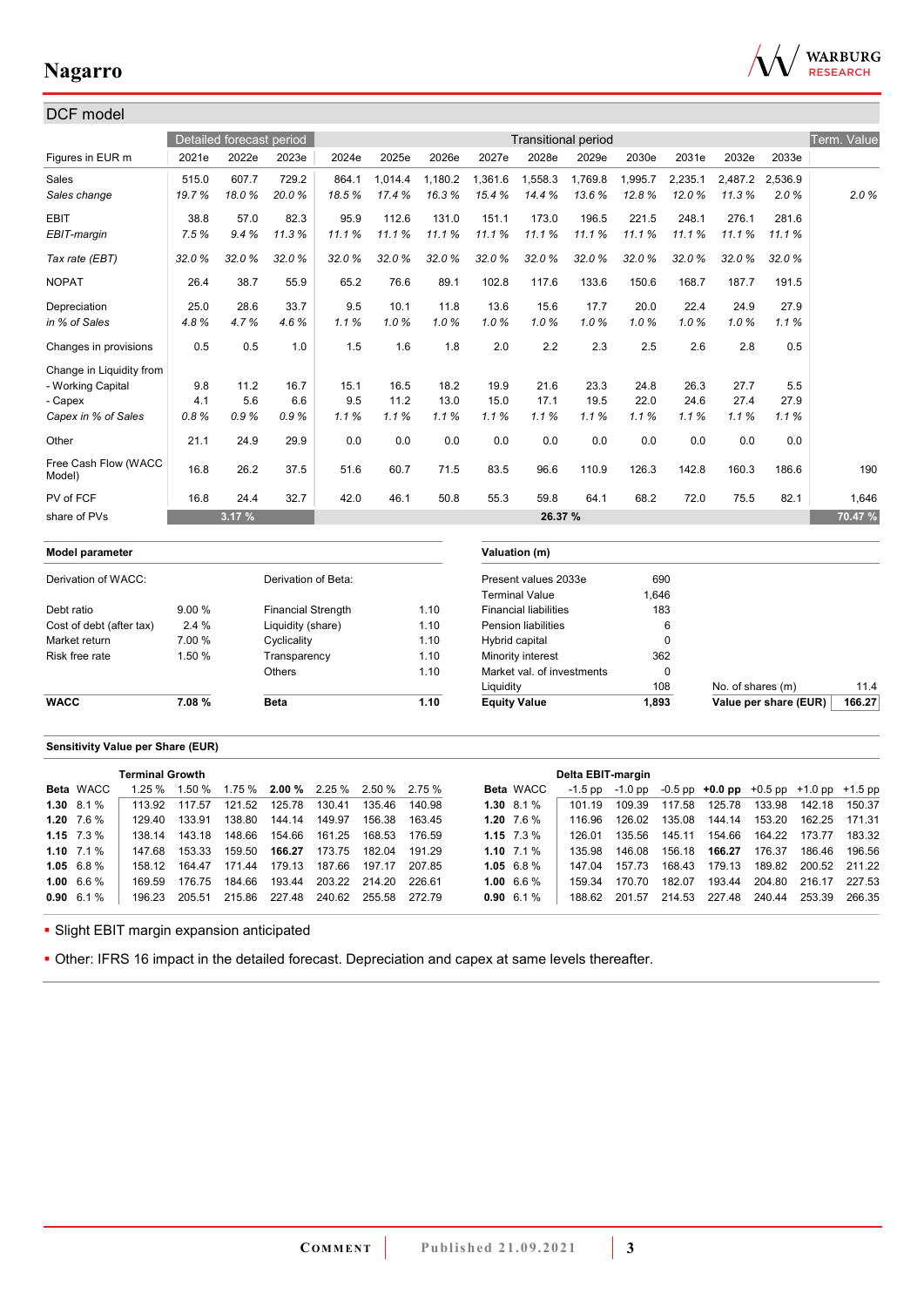

#### Valuation 2017 2018 2019 2020 2021e 2022e 2023e Price / Book n.a. n.a. n.a. 22.2 x 30.0 x 17.9 x 11.8 x Book value per share ex intangibles **n.a.** n.a. n.a. n.a. n.a. -5.54 -4.26 -0.84 3.55<br>EV / Sales 3.6 x 2.9 x n.a. n.a. n.a. 2.4 x 4.3 x 3.6 x 2.9 x EV / Sales n.a. n.a. n.a. 2.4 x 4.3 x 3.6 x 2.9 x EV / EBITDA n.a. n.a. n.a. 15.9 x 34.4 x 25.4 x 18.4 x EV / EBIT n.a. n.a. n.a. 23.6 x 56.5 x 38.1 x 26.0 x EV / EBIT adj.\* n.a. n.a. n.a. 21.9 x 52.5 x 36.2 x 25.1 x P / FCF n.a. n.a. n.a. 20.1 x 133.0 x 85.2 x 48.9 x P / E n.a. n.a. n.a. 52.6 x 96.6 x 61.6 x 40.9 x P / E adj.\* n.a. n.a. n.a. 52.6 x 96.6 x 61.6 x 40.9 x Dividend Yield n.a. n.a. n.a. n.a. n.a. n.a. n.a. FCF Potential Yield (on market EV) **n.a.** n.a. n.a. n.a. 3.0 % 1.3 % 1.8 % 2.6 % \*Adjustments made for: -

| <b>Company Specific Items</b>    |       |        |       |        |        |       |        |  |
|----------------------------------|-------|--------|-------|--------|--------|-------|--------|--|
|                                  | 2017  | 2018   | 2019  | 2020   | 2021e  | 2022e | 2023e  |  |
| gross profit (company reporting) | 64.2  | 89.9   | 129.1 | 140.2  | 146.2  | 182.9 | 223.6  |  |
| gross margin (company reporting) | 30.5% | 31.3 % | 32.1% | 32.6 % | 28.4 % | 30.1% | 30.7 % |  |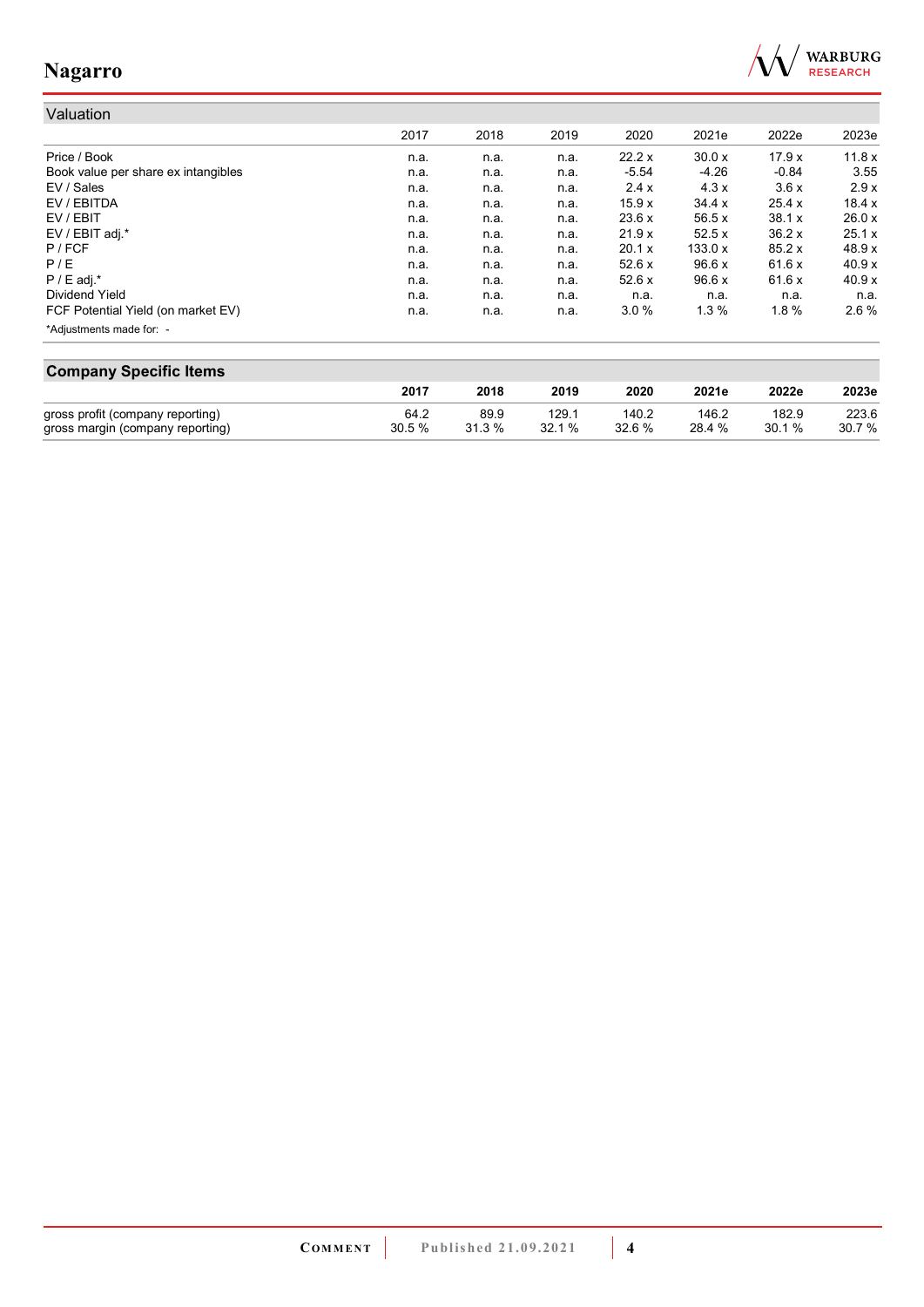

55 %

 $50\%$ <br> $50\%$ <br> $45\%$ <br> $40\%$ <br> $35\%$ 

 $30%$ <br> $25%$ 

 $20%$ <br>15 %

 $10%$ <br> $5%$ <br> $0%$ 

## **Consolidated profit & loss**

| In EUR m                                         | 2017   | 2018  | 2019  | 2020  | 2021e  | 2022e | 2023e |
|--------------------------------------------------|--------|-------|-------|-------|--------|-------|-------|
| <b>Sales</b>                                     | 210.6  | 287.3 | 402.4 | 430.4 | 515.0  | 607.7 | 729.2 |
| Change Sales yoy                                 | n.a.   | 36.5% | 40.1% | 6.9%  | 19.7 % | 18.0% | 20.0% |
| Increase / decrease in inventory                 | $-1.3$ | 0.0   | 0.0   | 0.0   | 0.0    | 0.0   | 0.0   |
| Own work capitalised                             | 0.0    | 0.5   | 0.9   | 0.3   | 1.0    | 1.5   | 1.9   |
| Material expenses                                | 31.6   | 39.9  | 49.1  | 49.2  | 59.2   | 66.8  | 82.4  |
| Personnel expenses                               | 128.0  | 179.8 | 254.7 | 271.7 | 339.9  | 395.0 | 459.4 |
| Other operating income                           | 6.3    | 2.4   | 12.7  | 11.6  | 6.0    | 7.0   | 8.0   |
| Other operating expenses                         | 34.6   | 37.4  | 49.8  | 53.3  | 56.1   | 63.8  | 75.8  |
| Unfrequent items                                 | 0.0    | 0.0   | 0.0   | 0.0   | 0.0    | 0.0   | 0.0   |
| <b>EBITDA</b>                                    | 21.4   | 32.3  | 61.6  | 66.2  | 63.7   | 85.5  | 116.0 |
| Margin                                           | 10.1%  | 11.2% | 15.3% | 15.4% | 12.4%  | 14.1% | 15.9% |
| Depreciation of fixed assets                     | 7.3    | 10.4  | 15.7  | 16.9  | 21.3   | 25.1  | 30.1  |
| <b>EBITA</b>                                     | 14.1   | 21.9  | 45.9  | 49.3  | 42.5   | 60.5  | 85.9  |
| Amortisation of intangible assets                | 2.8    | 3.3   | 3.5   | 4.7   | 3.7    | 3.5   | 3.6   |
| Goodwill amortisation                            | 0.0    | 0.0   | 0.0   | 0.0   | 0.0    | 0.0   | 0.0   |
| <b>EBIT</b>                                      | 11.3   | 18.6  | 42.4  | 44.5  | 38.8   | 57.0  | 82.3  |
| Margin                                           | 5.4%   | 6.5%  | 10.5% | 10.3% | 7.5%   | 9.4%  | 11.3% |
| EBIT adj.                                        | 12.7   | 20.8  | 45.4  | 48.0  | 41.8   | 60.0  | 85.3  |
| Interest income                                  | 0.9    | 0.5   | 0.2   | 0.5   | 0.2    | 0.2   | 0.2   |
| Interest expenses                                | 3.9    | 4.6   | 5.5   | 7.3   | 7.0    | 7.0   | 7.0   |
| Other financial income (loss)                    | 0.0    | 0.0   | 0.0   | 0.0   | 0.0    | 0.0   | 0.0   |
| <b>EBT</b>                                       | 8.2    | 14.4  | 37.2  | 37.7  | 32.0   | 50.2  | 75.5  |
| Margin                                           | 3.9%   | 5.0%  | 9.2%  | 8.8%  | 6.2%   | 8.3%  | 10.3% |
| <b>Total taxes</b>                               | 4.6    | 6.2   | 6.8   | 13.4  | 10.2   | 16.1  | 24.2  |
| Net income from continuing operations            | 3.7    | 8.2   | 30.4  | 24.4  | 21.7   | 34.1  | 51.3  |
| Income from discontinued operations (net of tax) | 0.0    | 0.0   | 0.0   | 0.0   | 0.0    | 0.0   | 0.0   |
| Net income before minorities                     | 3.7    | 8.2   | 30.4  | 24.4  | 21.7   | 34.1  | 51.3  |
| Minority interest                                | 0.6    | 1.3   | 4.9   | 5.9   | 3.5    | 5.5   | 8.3   |
| <b>Net income</b>                                | 3.1    | 6.9   | 25.5  | 18.4  | 18.2   | 28.6  | 43.0  |
| Margin                                           | 1.5%   | 2.4%  | 6.3%  | 4.3%  | 3.5%   | 4.7%  | 5.9%  |
| Number of shares, average                        | n.a.   | n.a.  | n.a.  | 11.4  | 11.4   | 11.4  | 11.4  |
| <b>EPS</b>                                       | n.a.   | n.a.  | n.a.  | 1.62  | 1.60   | 2.51  | 3.78  |
| EPS adj.                                         | n.a.   | n.a.  | n.a.  | 1.62  | 1.60   | 2.51  | 3.78  |
| *Adjustments made for:                           |        |       |       |       |        |       |       |

**Guidance: 2021: revenue: EUR 515m; adj. EBITDA margin: approx. 14%**

### **Financial Ratios**

|                               | 2017   | 2018   | 2019   | 2020   | 2021e   | 2022e   | 2023e   |
|-------------------------------|--------|--------|--------|--------|---------|---------|---------|
| Total Operating Costs / Sales | 89.2 % | 88.9 % | 84.9%  | 84.7 % | 87.8 %  | 86.2 %  | 84.4 %  |
| <b>Operating Leverage</b>     | n.a.   | 1.8x   | 3.2x   | 0.7x   | $-0.7x$ | 2.6x    | 2.2x    |
| EBITDA / Interest expenses    | 5.4x   | 7.0x   | 11.2 x | 9.1x   | 9.1x    | 12.2x   | 16.6x   |
| Tax rate (EBT)                | 55.7 % | 43.3 % | 18.2 % | 35.5 % | 32.0 %  | 32.0%   | 32.0 %  |
| Dividend Payout Ratio         | n.a.   | n.a.   | n.a.   | 0.0%   | $0.0\%$ | $0.0\%$ | $0.0\%$ |
| Sales per Employee            | n.a.   | n.a.   | n.a.   | n.a.   | n.a.    | n.a.    | n.a.    |

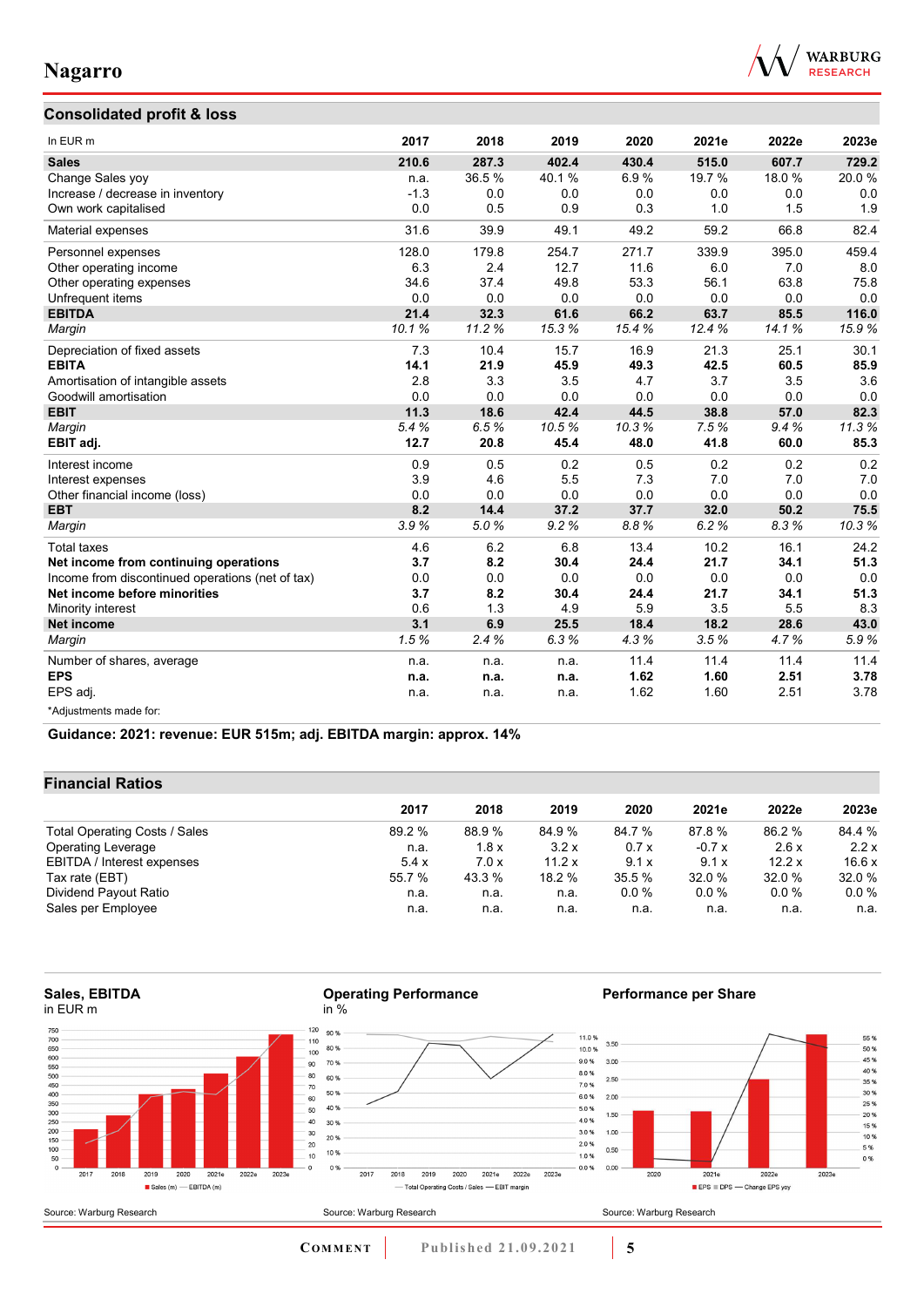## **Consolidated balance sheet**



| In EUR m                                                | 2017   | 2018   | 2019    | 2020    | 2021e   | 2022e  | 2023e  |
|---------------------------------------------------------|--------|--------|---------|---------|---------|--------|--------|
| <b>Assets</b>                                           |        |        |         |         |         |        |        |
| Goodwill and other intangible assets                    | 45.5   | 107.7  | 111.4   | 106.9   | 107.1   | 107.6  | 108.2  |
| thereof other intangible assets                         | 5.8    | 10.2   | 9.0     | 11.0    | 11.2    | 11.7   | 12.4   |
| thereof Goodwill                                        | 39.0   | 97.5   | 102.4   | 95.9    | 95.9    | 95.9   | 95.9   |
|                                                         | 4.2    | 6.7    | 7.2     | 6.4     | 9.3     | 13.4   | 18.3   |
| Property, plant and equipment<br>Financial assets       | 3.6    | 3.4    | 2.7     | 3.0     | 3.0     | 3.0    | 3.0    |
|                                                         | 28.0   | 47.3   | 54.9    | 51.7    | 57.0    | 73.9   | 89.5   |
| Other long-term assets                                  |        |        | 176.2   |         |         |        |        |
| <b>Fixed assets</b>                                     | 81.3   | 165.0  |         | 168.0   | 176.4   | 197.8  | 219.0  |
| Inventories                                             | 0.3    | 0.1    | 0.0     | 0.1     | 0.1     | 0.2    | 0.3    |
| Accounts receivable                                     | 50.3   | 75.0   | 80.3    | 73.9    | 91.7    | 109.9  | 135.9  |
| Liquid assets                                           | 16.6   | 27.9   | 43.8    | 107.7   | 103.7   | 124.3  | 160.3  |
| Other short-term assets                                 | 17.7   | 29.1   | 41.7    | 37.1    | 41.0    | 47.5   | 52.0   |
| <b>Current assets</b>                                   | 84.8   | 132.1  | 165.8   | 218.8   | 236.5   | 281.9  | 348.5  |
| <b>Total Assets</b>                                     | 166.1  | 297.1  | 342.0   | 386.8   | 412.9   | 479.8  | 567.5  |
| Liabilities and shareholders' equity                    |        |        |         |         |         |        |        |
| Shareholders' equity                                    | 28.0   | 74.5   | 50.2    | 43.8    | 58.5    | 98.0   | 148.6  |
| Minority interest                                       | 5.4    | 14.4   | 9.7     | 2.7     | 3.0     | 3.0    | 4.0    |
| <b>Total equity</b>                                     | 33.5   | 88.9   | 59.9    | 46.5    | 61.5    | 101.0  | 152.6  |
| Provisions                                              | 12.6   | 20.9   | 25.5    | 33.2    | 34.5    | 37.0   | 40.0   |
| thereof provisions for pensions and similar obligations | 2.5    | 3.2    | 4.4     | 6.0     | 6.5     | 7.0    | 8.0    |
| Financial liabilities (total)                           | 60.9   | 92.1   | 125.3   | 182.6   | 168.2   | 168.2  | 168.2  |
| Short-term financial liabilities                        | 3.5    | 5.7    | 5.3     | 14.4    | 0.0     | 0.0    | 0.0    |
| Accounts payable                                        | 14.3   | 17.4   | 16.1    | 22.2    | 26.8    | 31.6   | 38.0   |
| Other liabilities                                       | 45.0   | 77.8   | 115.1   | 102.4   | 121.9   | 142.1  | 168.7  |
| <b>Liabilities</b>                                      | 132.7  | 208.2  | 282.0   | 340.3   | 351.3   | 378.8  | 414.8  |
| Total liabilities and shareholders' equity              | 166.1  | 297.1  | 342.0   | 386.8   | 412.9   | 479.8  | 567.5  |
| <b>Financial Ratios</b>                                 |        |        |         |         |         |        |        |
|                                                         | 2017   | 2018   | 2019    | 2020    | 2021e   | 2022e  | 2023e  |
|                                                         |        |        |         |         |         |        |        |
| <b>Efficiency of Capital Employment</b>                 |        |        |         |         |         |        |        |
| <b>Operating Assets Turnover</b>                        | 5.2x   | 4.8x   | 6.3x    | 8.8x    | 8.4x    | 7.9x   | 7.4x   |
| Capital Employed Turnover                               | 2.6x   | 1.8x   | 2.8x    | 3.4x    | 3.9x    | 4.0x   | 4.3x   |
| <b>ROA</b>                                              | 3.8%   | 4.2%   | 14.5 %  | 11.0 %  | 10.3%   | 14.4 % | 19.6%  |
| <b>Return on Capital</b>                                |        |        |         |         |         |        |        |
| ROCE (NOPAT)                                            | 12.4 % | 8.9%   | 23.0 %  | 21.0%   | 20.3%   | 27.2%  | 34.9%  |
| <b>ROE</b>                                              | 21.8%  | 13.4 % | 40.8%   | 39.2 %  | 35.6%   | 36.5%  | 34.9%  |
| Adj. ROE                                                | 21.8%  | 13.4 % | 40.8%   | 39.2 %  | 35.6 %  | 36.5%  | 34.9%  |
| <b>Balance sheet quality</b>                            |        |        |         |         |         |        |        |
| Net Debt                                                | 46.9   | 67.4   | 86.0    | 80.8    | 71.0    | 50.8   | 15.9   |
| Net Financial Debt                                      | 44.3   | 64.2   | 81.6    | 74.8    | 64.5    | 43.8   | 7.9    |
| Net Gearing                                             | 140.1% | 75.8%  | 143.4 % | 173.7 % | 115.4 % | 50.3%  | 10.4 % |
| Net Fin. Debt / EBITDA                                  | 207.6% | 198.8% | 132.4 % | 113.1 % | 101.2 % | 51.2%  | 6.8%   |
| Book Value / Share                                      | n.a.   | n.a.   | n.a.    | 3.8     | 5.1     | 8.6    | 13.1   |
| Book value per share ex intangibles                     | n.a.   | n.a.   | n.a.    | $-5.5$  | $-4.3$  | $-0.8$ | 3.5    |



**COMMENT** Published 21.09.2021 **6**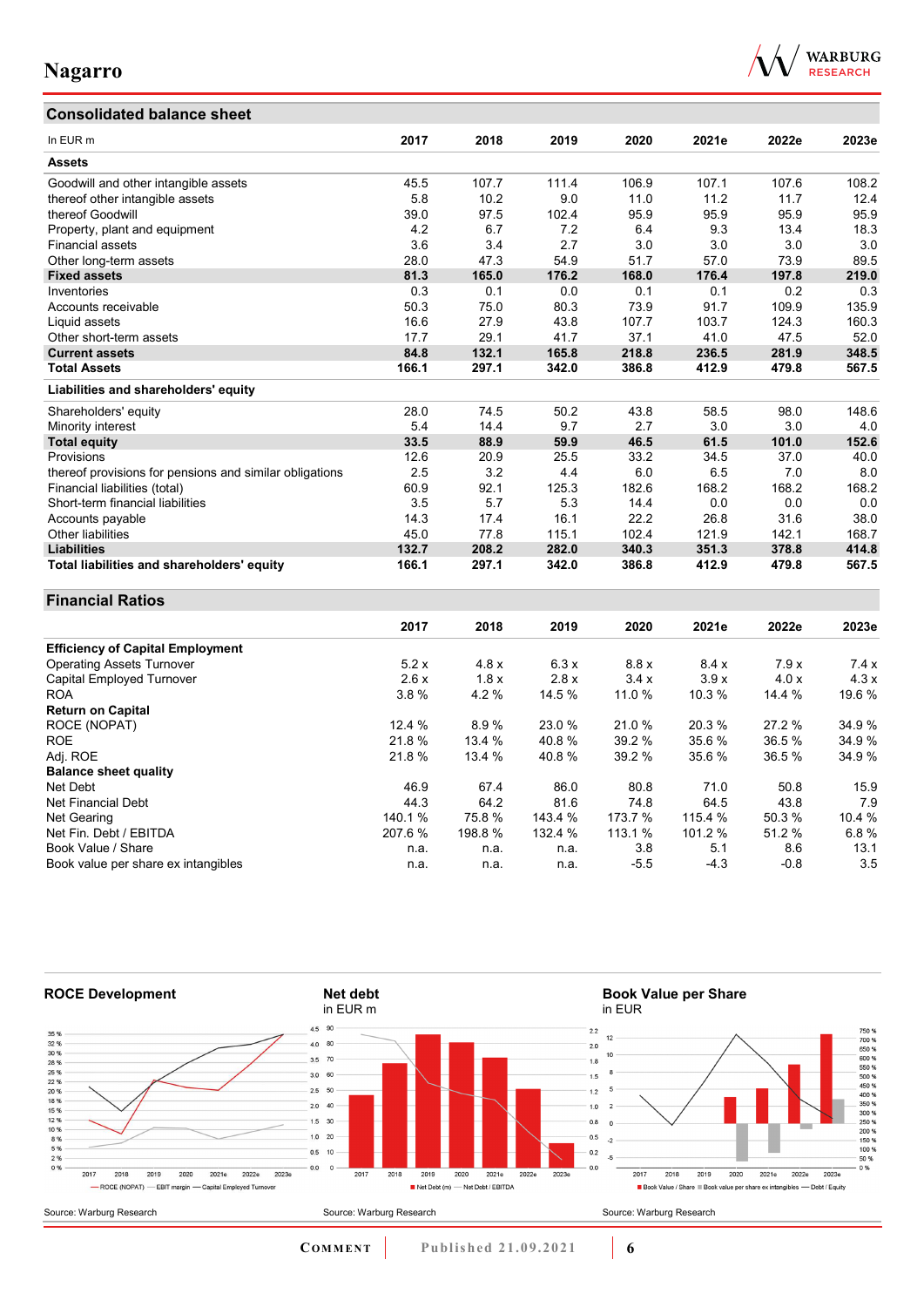## **Consolidated cash flow statement**



| In EUR m                                               | 2017    | 2018    | 2019    | 2020    | 2021e   | 2022e   | 2023e   |
|--------------------------------------------------------|---------|---------|---------|---------|---------|---------|---------|
| Net income                                             | 3.7     | 8.2     | 30.4    | 24.4    | 21.7    | 34.1    | 51.3    |
| Depreciation of fixed assets                           | 7.3     | 10.4    | 15.7    | 16.9    | 21.3    | 25.1    | 30.1    |
| Amortisation of goodwill                               | 0.0     | 0.0     | 0.0     | 0.0     | 0.0     | 0.0     | 0.0     |
| Amortisation of intangible assets                      | 2.8     | 3.3     | 3.5     | 4.7     | 3.7     | 3.5     | 3.6     |
| Increase/decrease in long-term provisions              | 0.3     | 0.6     | 0.4     | 1.2     | 0.5     | 0.5     | 1.0     |
| Other non-cash income and expenses                     | 2.3     | 3.1     | $-2.9$  | 6.6     | 0.0     | 0.0     | 0.0     |
| Cash Flow before NWC change                            | 16.4    | 25.6    | 47.1    | 53.8    | 47.2    | 63.2    | 86.0    |
| Increase / decrease in inventory                       | 0.0     | 0.0     | 0.0     | 0.0     | 0.0     | 0.0     | 0.0     |
| Increase / decrease in accounts receivable             | 0.0     | 0.0     | 0.0     | 0.0     | 0.0     | 0.0     | 0.0     |
| Increase / decrease in accounts payable                | 0.0     | 0.0     | 0.0     | 0.0     | 0.0     | 0.0     | 0.0     |
| Increase / decrease in other working capital positions | $-10.8$ | $-17.0$ | $-6.3$  | 15.6    | $-8.8$  | $-12.1$ | $-13.6$ |
| Increase / decrease in working capital (total)         | $-10.8$ | $-17.0$ | $-6.3$  | 15.6    | $-8.8$  | $-12.1$ | $-13.6$ |
| Net cash provided by operating activities [1]          | 5.5     | 8.6     | 40.9    | 69.4    | 38.4    | 51.1    | 72.5    |
| Investments in intangible assets                       | 0.0     | 0.0     | $-1.3$  | $-1.0$  | $-1.0$  | $-1.3$  | $-1.5$  |
| Investments in property, plant and equipment           | $-2.3$  | $-2.7$  | $-1.8$  | $-2.6$  | $-3.1$  | $-4.3$  | $-5.1$  |
| Payments for acquisitions                              | $-4.1$  | 5.0     | $-2.9$  | $-7.8$  | $-2.9$  | 0.0     | 0.0     |
| <b>Financial investments</b>                           | $-0.3$  | 0.4     | $-2.5$  | 1.2     | 0.0     | 0.0     | 0.0     |
| Income from asset disposals                            | 0.0     | 0.0     | 0.4     | 0.1     | 0.0     | 0.0     | 0.0     |
| Net cash provided by investing activities [2]          | $-6.7$  | 2.7     | $-8.0$  | $-10.1$ | $-6.9$  | $-5.6$  | $-6.6$  |
| Change in financial liabilities                        | 9.0     | 4.3     | $-3.3$  | 23.9    | $-14.4$ | 0.0     | 0.0     |
| Dividends paid                                         | 0.0     | 0.0     | 0.0     | 0.0     | 0.0     | 0.0     | 0.0     |
| Purchase of own shares                                 | 0.0     | 0.0     | 0.0     | 0.0     | 0.0     | 0.0     | 0.0     |
| Capital measures                                       | 0.0     | 0.0     | 0.0     | 0.1     | 0.0     | 0.0     | 0.0     |
| Other                                                  | $-6.5$  | $-8.1$  | $-13.8$ | $-17.5$ | $-21.1$ | $-24.9$ | $-29.9$ |
| Net cash provided by financing activities [3]          | 2.5     | $-3.9$  | $-17.1$ | 6.5     | $-35.5$ | $-24.9$ | $-29.9$ |
| Change in liquid funds [1]+[2]+[3]                     | 1.3     | 7.5     | 15.7    | 65.8    | $-4.1$  | 20.6    | 36.0    |
| Effects of exchange-rate changes on cash               | $-0.7$  | 0.4     | 0.4     | $-1.4$  | 0.0     | 0.0     | 0.0     |
| Cash and cash equivalent at end of period              | 0.7     | 24.4    | 44.0    | 108.1   | 103.7   | 124.3   | 160.3   |

## **Financial Ratios**

|                                      | 2017      | 2018     | 2019     | 2020    | 2021e     | 2022e   | 2023e   |
|--------------------------------------|-----------|----------|----------|---------|-----------|---------|---------|
| <b>Cash Flow</b>                     |           |          |          |         |           |         |         |
| <b>FCF</b>                           | $-3.8$    | $-3.9$   | 22.8     | 48.2    | 13.2      | 20.6    | 36.0    |
| Free Cash Flow / Sales               | $-1.8%$   | $-1.3%$  | 5.7%     | 11.2%   | $2.6\%$   | 3.4%    | 4.9%    |
| Free Cash Flow Potential             | 14.5      | 13.6     | 36.8     | 31.6    | 28.3      | 39.0    | 55.3    |
| Free Cash Flow / Net Profit          | $-124.2%$ | $-56.5%$ | 89.4 %   | 261.5 % | 72.5 %    | 72.2 %  | 83.6%   |
| Interest Received / Avg. Cash        | 10.8%     | 2.1%     | 0.6%     | 0.7%    | $0.2 \%$  | 0.2%    | 0.1%    |
| Interest Paid / Avg. Debt            | 12.9 %    | 6.0%     | 5.0%     | 4.7%    | 4.0%      | 4.2%    | 4.2%    |
| <b>Management of Funds</b>           |           |          |          |         |           |         |         |
| Investment ratio                     | 1.1%      | 0.9%     | 0.8%     | 0.8%    | 0.8%      | 0.9%    | 0.9%    |
| Maint. Capex / Sales                 | 1.1%      | 0.9%     | $0.8 \%$ | 0.8%    | 0.8%      | 0.9%    | 0.9%    |
| Capex / Dep                          | 22.7 %    | 19.4 %   | 16.1 %   | 16.5 %  | 16.4 %    | 19.4 %  | 19.6 %  |
| Avg. Working Capital / Sales         | 8.6%      | 15.5 %   | 13.6 %   | 11.5 %  | 9.2%      | 9.5%    | 9.8%    |
| Trade Debtors / Trade Creditors      | 352.3 %   | 431.9 %  | 500.3 %  | 332.8 % | 342.2 %   | 347.8%  | 357.6%  |
| <b>Inventory Turnover</b>            | 119.2 x   | 398.7 x  | 5452.4 x | 387.1 x | 592.3 $x$ | 334.2 x | 274.7 x |
| Receivables collection period (days) | 87        | 95       | 73       | 63      | 65        | 66      | 68      |
| Payables payment period (days)       | 165       | 159      | 119      | 165     | 165       | 173     | 168     |
| Cash conversion cycle (Days)         | -75       | -106     | $-103$   | $-172$  | $-179$    | $-188$  | $-180$  |

#### **CAPEX and Cash Flow** in EUR m



**Free Cash Flow Generation**

**COMMENT Published 21.09.2021 <b>7** 

**Working Capital**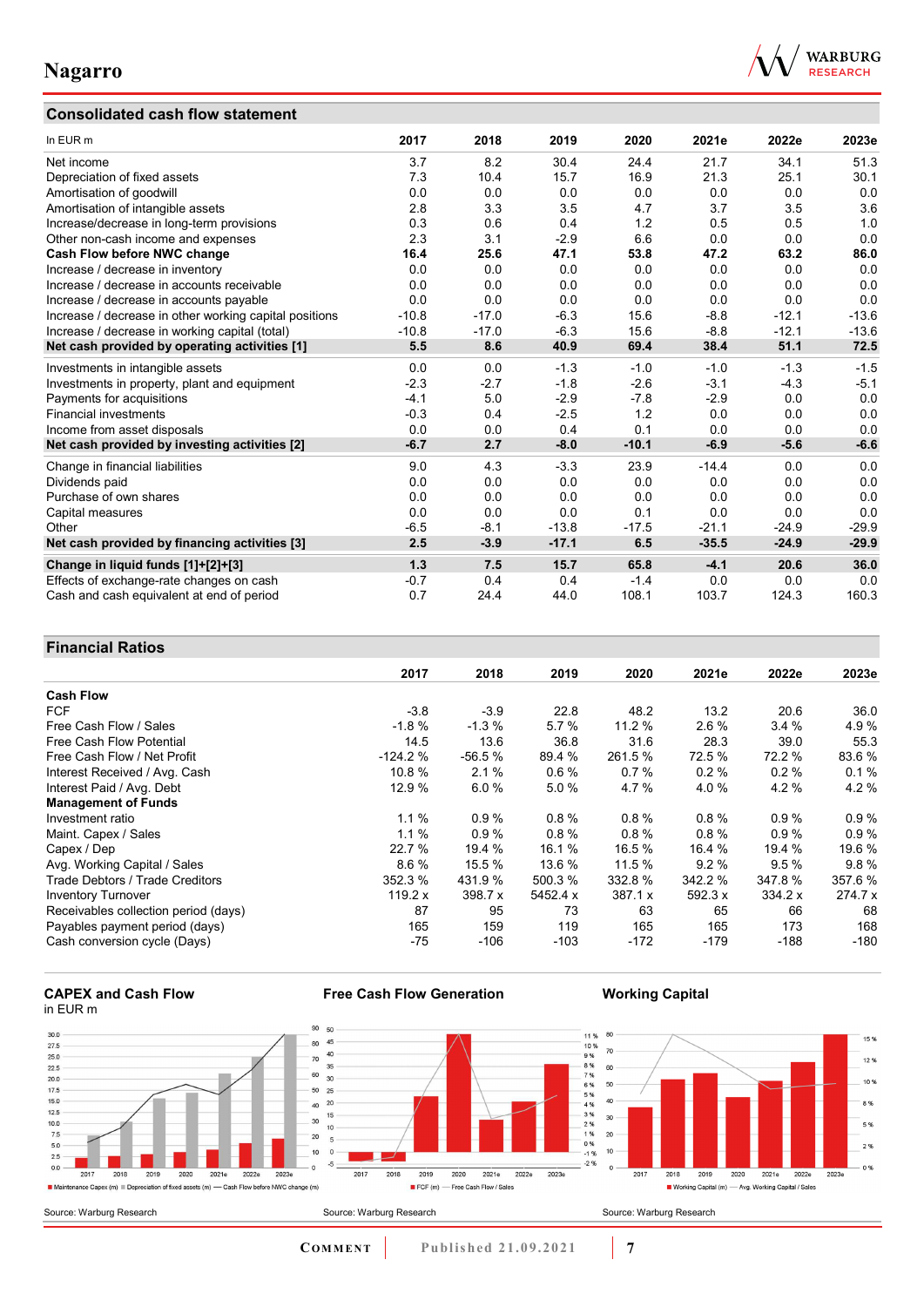

### **LEGAL DISCLAIMER**

This research report ("investment recommendation") was prepared by the Warburg Research GmbH, a fully owned subsidiary of the M.M.Warburg & CO (AG & Co.) KGaA and is passed on by the M.M.Warburg & CO (AG & Co.) KGaA. It is intended solely for the recipient and may not be passed on to another company without their prior consent, regardless of whether the company is part of the same corporation or not. It contains selected information and does not purport to be complete. The investment recommendation is based on publicly available information and data ("information") believed to be accurate and complete. Warburg Research GmbH neither examines the information for accuracy and completeness, nor guarantees its accuracy and completeness. Possible errors or incompleteness of the information do not constitute grounds for liability of M.M.Warburg & CO (AG & Co.) KGaA or Warburg Research GmbH for damages of any kind whatsoever, and M.M.Warburg & CO (AG & Co.) KGaA and Warburg Research GmbH are not liable for indirect and/or direct and/or consequential damages. In particular, neither M.M.Warburg & CO (AG & Co.) KGaA nor Warburg Research GmbH are liable for the statements, plans or other details contained in these investment recommendations concerning the examined companies, their affiliated companies, strategies, economic situations, market and competitive situations, regulatory environment, etc. Although due care has been taken in compiling this investment recommendation, it cannot be excluded that it is incomplete or contains errors. M.M.Warburg & CO (AG & Co.) KGaA and Warburg Research GmbH, their shareholders and employees are not liable for the accuracy and completeness of the statements, estimations and the conclusions derived from the information contained in this investment recommendation. Provided a investment recommendation is being transmitted in connection with an existing contractual relationship, i.e. financial advisory or similar services, the liability of M.M.Warburg & CO (AG & Co.) KGaA and Warburg Research GmbH shall be restricted to gross negligence and wilful misconduct. In case of failure in essential tasks, M.M.Warburg & CO (AG & Co.) KGaA and Warburg Research GmbH are liable for normal negligence. In any case, the liability of M.M.Warburg & CO (AG & Co.) KGaA and Warburg Research GmbH is limited to typical, expectable damages. This investment recommendation does not constitute an offer or a solicitation of an offer for the purchase or sale of any security. Partners, directors or employees of M.M.Warburg & CO (AG & Co.) KGaA, Warburg Research GmbH or affiliated companies may serve in a position of responsibility, i.e. on the board of directors of companies mentioned in the report. Opinions expressed in this investment recommendation are subject to change without notice. All rights reserved.

### **COPYRIGHT NOTICE**

This work including all its parts is protected by copyright. Any use beyond the limits provided by copyright law without permission is prohibited and punishable. This applies, in particular, to reproductions, translations, microfilming, and storage and processing on electronic media of the entire content or parts thereof.

#### **DISCLOSURE ACCORDING TO §85 OF THE GERMAN SECURITIES TRADING ACT (WPHG), MAR AND MIFID II INCL. COMMISSION DELEGATED REGULATION (EU) 2016/958 AND (EU) 2017/565**

The valuation underlying the investment recommendation for the company analysed here is based on generally accepted and widely used methods of fundamental analysis, such as e.g. DCF Model, Free Cash Flow Value Potential, NAV, Peer Group Comparison or Sum of the Parts Model (see also [http://www.mmwarburg.de/disclaimer/disclaimer.htm#Valuation\)](http://www.mmwarburg.de/disclaimer/disclaimer.htm#Valuation). The result of this fundamental valuation is modified to take into consideration the analyst's assessment as regards the expected development of investor sentiment and its impact on the share price.

Independent of the applied valuation methods, there is the risk that the price target will not be met, for instance because of unforeseen changes in demand for the company's products, changes in management, technology, economic development, interest rate development, operating and/or material costs, competitive pressure, supervisory law, exchange rate, tax rate etc. For investments in foreign markets and instruments there are further risks, generally based on exchange rate changes or changes in political and social conditions.

This commentary reflects the opinion of the relevant author at the point in time of its compilation. A change in the fundamental factors underlying the valuation can mean that the valuation is subsequently no longer accurate. Whether, or in what time frame, an update of this commentary follows is not determined in advance.

Additional internal and organisational arrangements to prevent or to deal with conflicts of interest have been implemented. Among these are the spatial separation of Warburg Research GmbH from M.M.Warburg & CO (AG & Co.) KGaA and the creation of areas of confidentiality. This prevents the exchange of information, which could form the basis of conflicts of interest for Warburg Research GmbH in terms of the analysed issuers or their financial instruments.

The analysts of Warburg Research GmbH do not receive a gratuity – directly or indirectly – from the investment banking activities of M.M.Warburg & CO (AG & Co.) KGaA or of any company within the Warburg-Group.

All prices of financial instruments given in this investment recommendation are the closing prices on the last stock-market trading day before the publication date stated, unless another point in time is explicitly stated.

M.M.Warburg & CO (AG & Co.) KGaA and Warburg Research GmbH are subject to the supervision of the Federal Financial Supervisory Authority, BaFin. M.M.Warburg & CO (AG & Co.) KGaA is additionally subject to the supervision of the European Central Bank (ECB).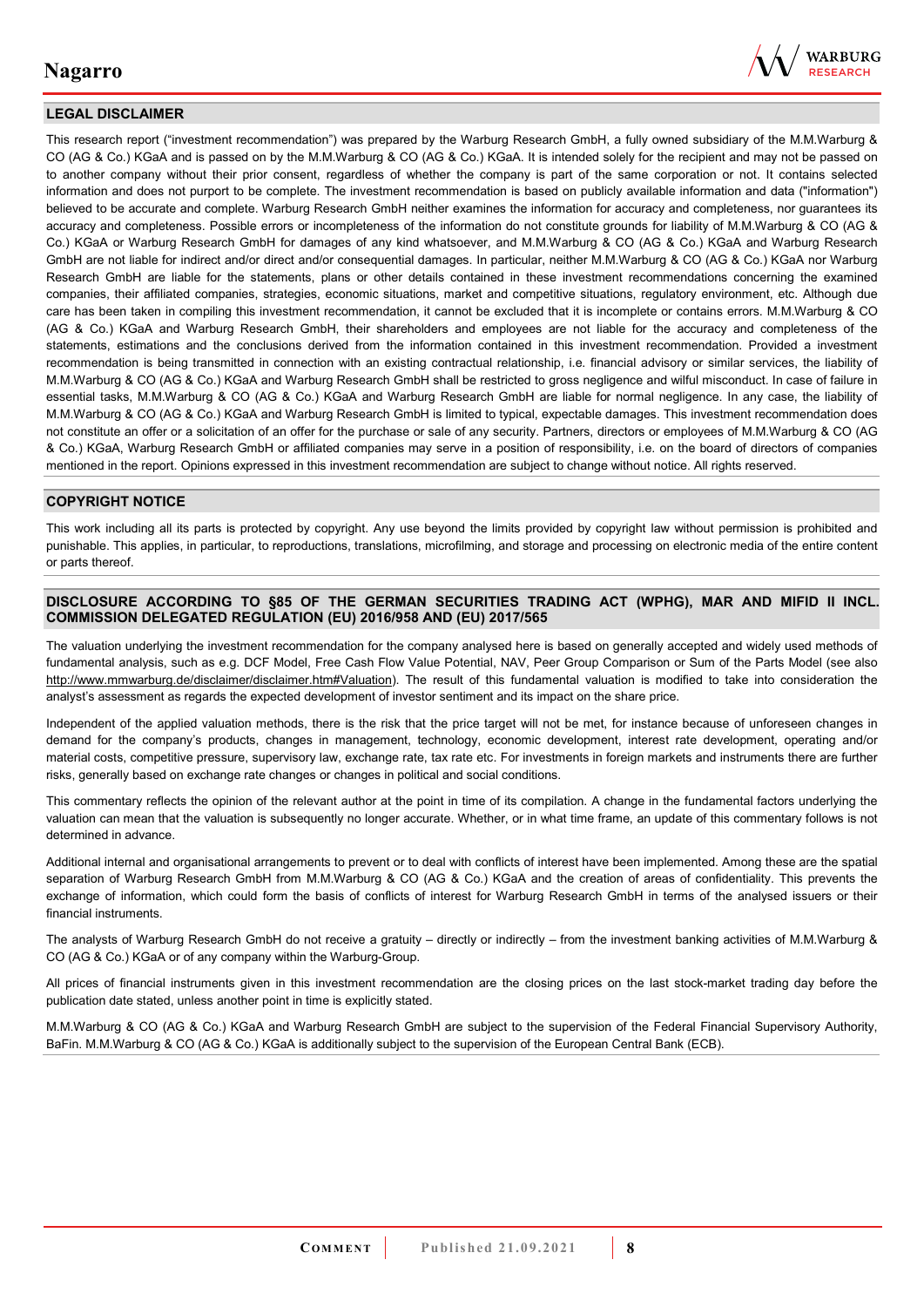

### **SOURCES**

All **data and consensus estimates** have been obtained from FactSet except where stated otherwise.

The **Warburg ESG Risk Score** is based on information © 2020 MSCI ESG Research LLC. Reproduced by permission. Although Warburg Research's information providers, including without limitation, MSCI ESG Research LLC and its affiliates (the "ESG Parties"), obtain information (the "Information") from sources they consider reliable, none of the ESG Parties warrants or guarantees the originality, accuracy and/or completeness, of any data herein and expressly disclaim all express or implied warranties, including those of merchantability and fitness for a particular purpose. The Information may only be used for your internal use, may not be reproduced or redisseminated in any form and may not be used as a basis for, or a component, of any financial instruments or products indices. Further, none of the Information can in and of itself be used to determine which securities to buy or sell or when to buy or sell them. None of the ESG Parties shall have any liability for any errors or omissions in connection with any data herein, or any liability for any direct, indirect, special, punitive, consequential or any other damage (including lost profits) even if notified of the possibility.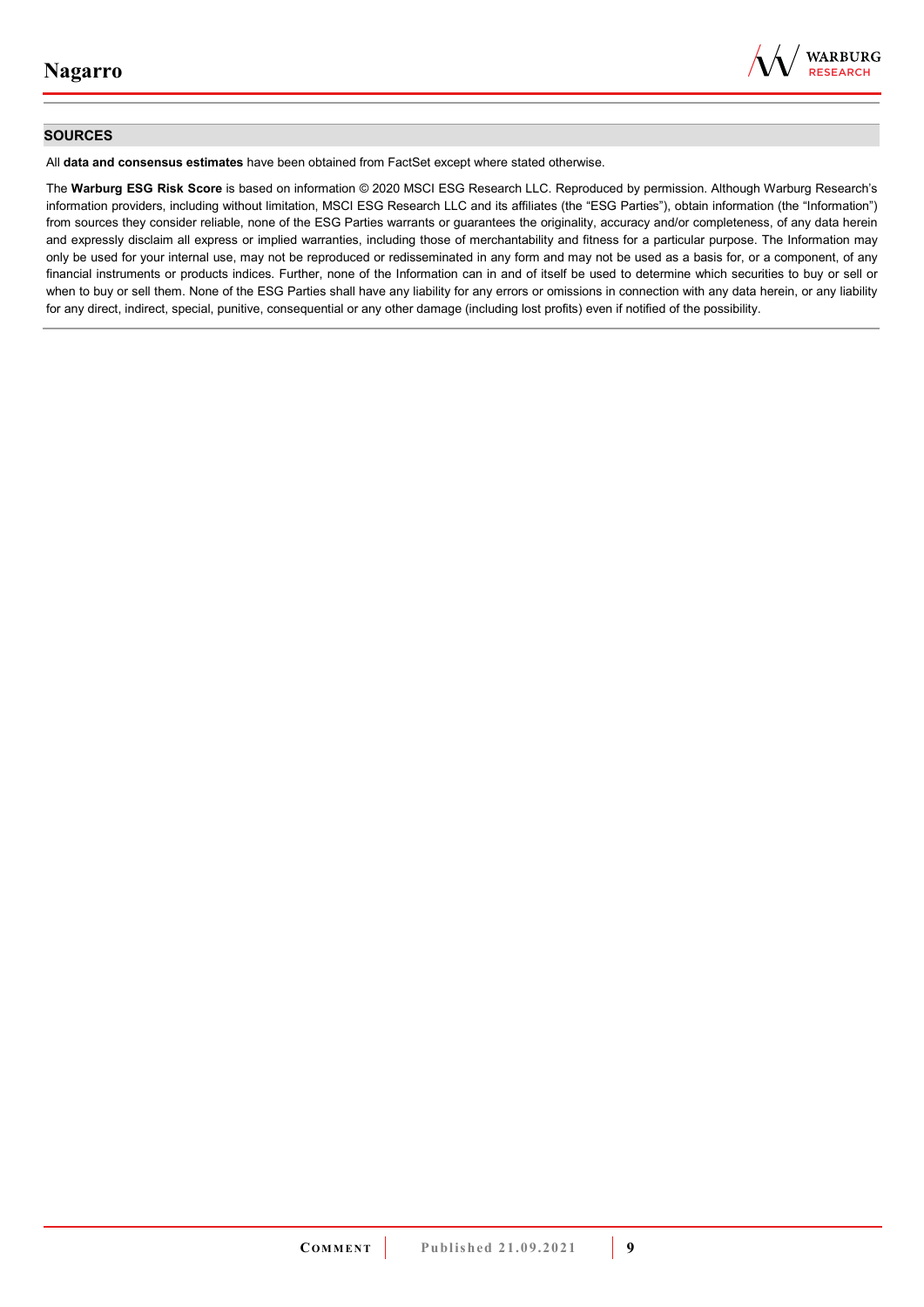

#### **Additional information for clients in the United States**

1. This research report (the "Report") is a product of Warburg Research GmbH, Germany, a fully owned subsidiary of M.M.Warburg & CO (AG & Co.)

KGaA, Germany (in the following collectively "Warburg"). Warburg is the employer of the research analyst(s), who have prepared the Report. The research analyst(s) reside outside the United States and are not associated persons of any U.S. regulated broker-dealer and therefore are not subject to the supervision of any U.S. regulated broker-dealer.

2. The Report is provided in the United States for distribution solely to "major U.S. institutional investors" under Rule 15a-6 of the U.S. Securities Exchange Act of 1934 by CIC.

3. CIC (Crédit Industriel et Commercial) and M.M. Warburg & CO have concluded a Research Distribution Agreement that gives CIC Market Solutions exclusive distribution in France, the US and Canada of the Warburg Research GmbH research product.

4. The research reports are distributed in the United States of America by CIC ("CIC") pursuant to a SEC Rule 15a-6 agreement with CIC Market Solutions Inc ("CICI"), a U.S. registered broker-dealer and a related company of CIC, and are distributed solely to persons who qualify as "Major U.S. Institutional Investors" as defined in SEC Rule 15a-6 under the Securities Exchange Act of 1934.

5. Any person who is not a Major U.S. Institutional Investor must not rely on this communication. The delivery of this research report to any person in the United States of America is not a recommendation to effect any transactions in the securities discussed herein, or an endorsement of any opinion expressed herein.

#### **Reference in accordance with section 85 of the German Securities Trading Act (WpHG) and Art. 20 MAR regarding possible conflicts of interest with companies analysed:**

- **-1-** Warburg Research, or an affiliated company, or an employee of one of these companies responsible for the compilation of the research, hold a **share of more than 5%** of the equity capital of the analysed company.
- **-2-**  Warburg Research, or an affiliated company, within the last twelve months participated in the **management of a consortium** for an issue in the course of a public offering of such financial instruments, which are, or the issuer of which is, the subject of the investment recommendation.
- **-3-** Companies affiliated with Warburg Research **manage financial instruments**, which are, or the issuers of which are, subject of the investment recommendation, in a market based on the provision of buy or sell contracts.

MMWB, Warburg Research, or an affiliated company, reached an agreement with the issuer to provide **investment banking and/or investment services** and the relevant agreement was in force in the last 12 months or there arose for this period, based on the relevant

- **-4**  agreement, the obligation to provide or to receive a service or compensation - provided that this disclosure does not result in the disclosure of confidential business information.
- **-5-** The company compiling the analysis or an affiliated company had reached an **agreement on the compilation of the investment recommendation** with the analysed company.
- **-6a-** Warburg Research, or an affiliated company, holds a **net long position of more than 0.5%** of the total issued share capital of the analysed company.
- **-6b-** Warburg Research, or an affiliated company, holds a **net short position of more than 0.5%** of the total issued share capital of the analysed company.
- **-6c-** The issuer holds shares of more than 5% of the total issued capital of Warburg Research or an affiliated company.
- **-7-** The company preparing the analysis as well as its affiliated companies and employees have **other important interests** in relation to the analysed company, such as, for example, the exercising of mandates at analysed companies.

| Company |   | Disclosure Link to the historical price targets and rating changes (last 12 months) |
|---------|---|-------------------------------------------------------------------------------------|
| Nagarro | 5 | http://www.mmwarburg.com/disclaimer/disclaimer_en/DE000A3H2200.htm                  |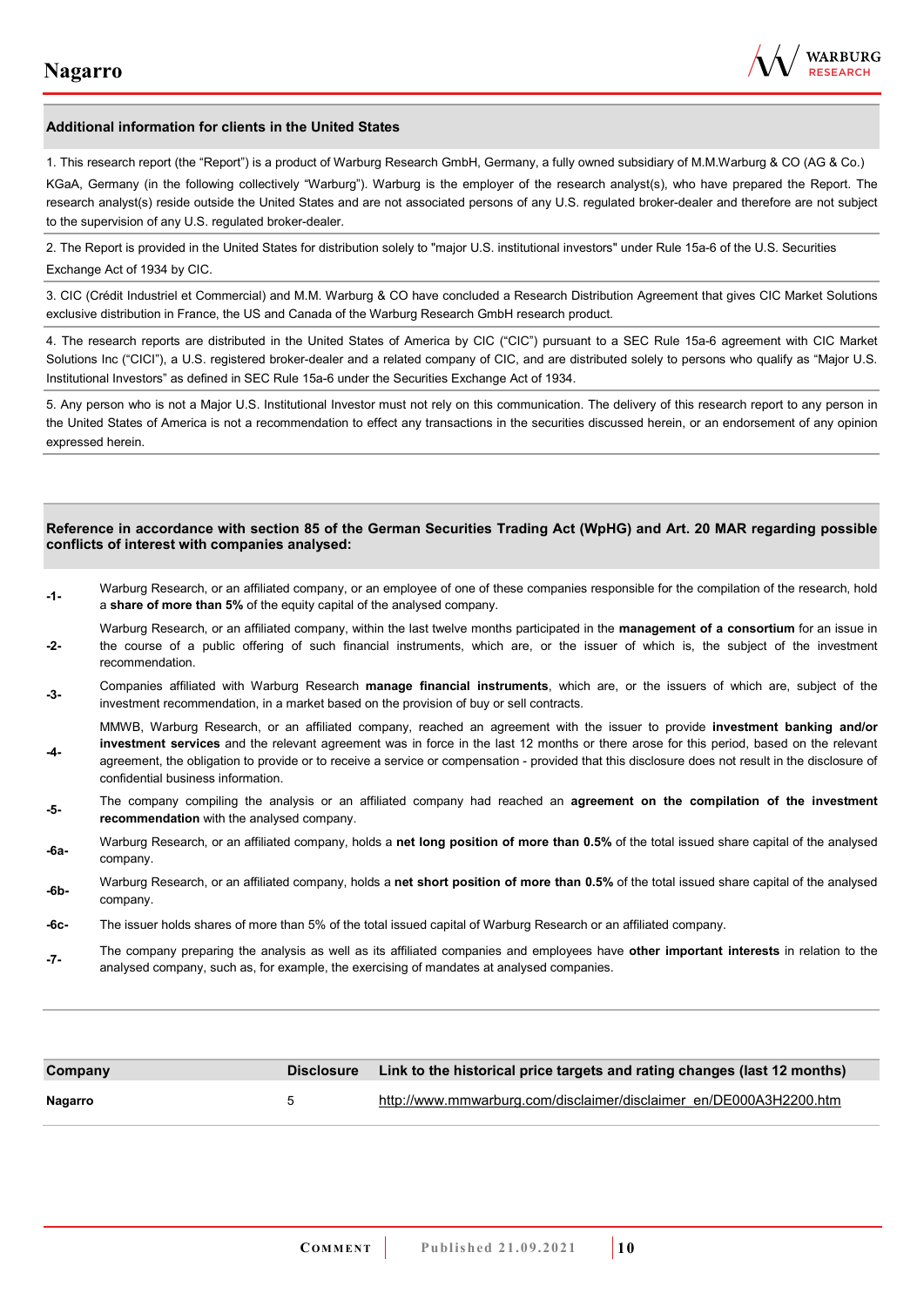

### **INVESTMENT RECOMMENDATION**

Investment recommendation: expected direction of the share price development of the financial instrument up to the given price target in the opinion of the analyst who covers this financial instrument.

| -B-           | Buy:                     | The price of the analysed financial instrument is expected to rise over the next 12 months.                  |  |
|---------------|--------------------------|--------------------------------------------------------------------------------------------------------------|--|
| -H-           | Hold:                    | The price of the analysed financial instrument is expected to remain mostly flat over the next 12<br>months. |  |
| -S-           | Sell:                    | The price of the analysed financial instrument is expected to fall over the next 12 months.                  |  |
| $\frac{1}{2}$ | <b>Rating suspended:</b> | The available information currently does not permit an evaluation of the company.                            |  |

#### **WARBURG RESEARCH GMBH – ANALYSED RESEARCH UNIVERSE BY RATING**

| Rating           | <b>Number of stocks</b> | % of Universe |
|------------------|-------------------------|---------------|
| Buy              | 146                     | 68            |
| Hold             | 59                      | 28            |
| Sell             | 6                       | 3             |
| Rating suspended | 3                       | 1             |
| <b>Total</b>     | 214                     | 100           |

### **WARBURG RESEARCH GMBH – ANALYSED RESEARCH UNIVERSE BY RATING …**

**… taking into account only those companies which were provided with major investment services in the last twelve months.** 

| Rating           | <b>Number of stocks</b> | % of Universe  |
|------------------|-------------------------|----------------|
| Buy              | 45                      | 79             |
| Hold             | 10                      | 18             |
| Sell             | 0                       | $\mathbf 0$    |
| Rating suspended | 2                       | $\overline{4}$ |
| <b>Total</b>     | 57                      | 100            |

### **PRICE AND RATING HISTORY NAGARRO AS OF 21.09.2021**



Markings in the chart show rating changes by Warburg Research GmbH in the last 12 months. Every marking details the date and closing price on the day of the rating change.